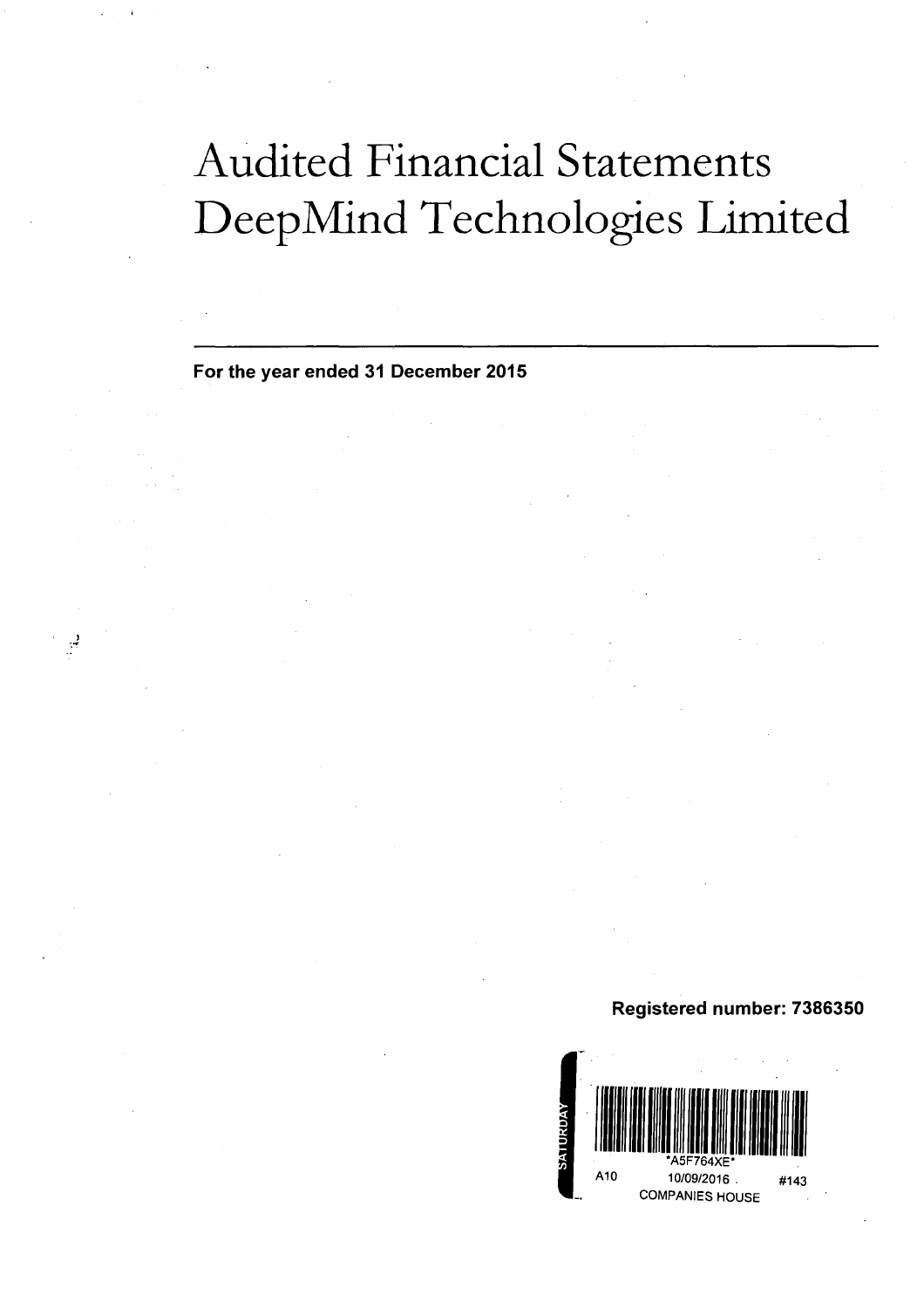DeepMind Technologies Limited

# Company Information

Directors Kenneth H Yi Ronan Harris Daniel J Brunton (resigned 7 June 2016)

Company secretary Taylor Wessing Secretaries Limited

Registered number 7386350

Place of incorporation **England** 

**Registered office** 5 New Street Square

London EC4A 3TW

Auditor **Example 2018** Ernst and Young Harcourt Centre Harcourt Street Dublin 2

**Bankers** National Westminster Bank 252 Regent Street Mayfair London W1B 3BP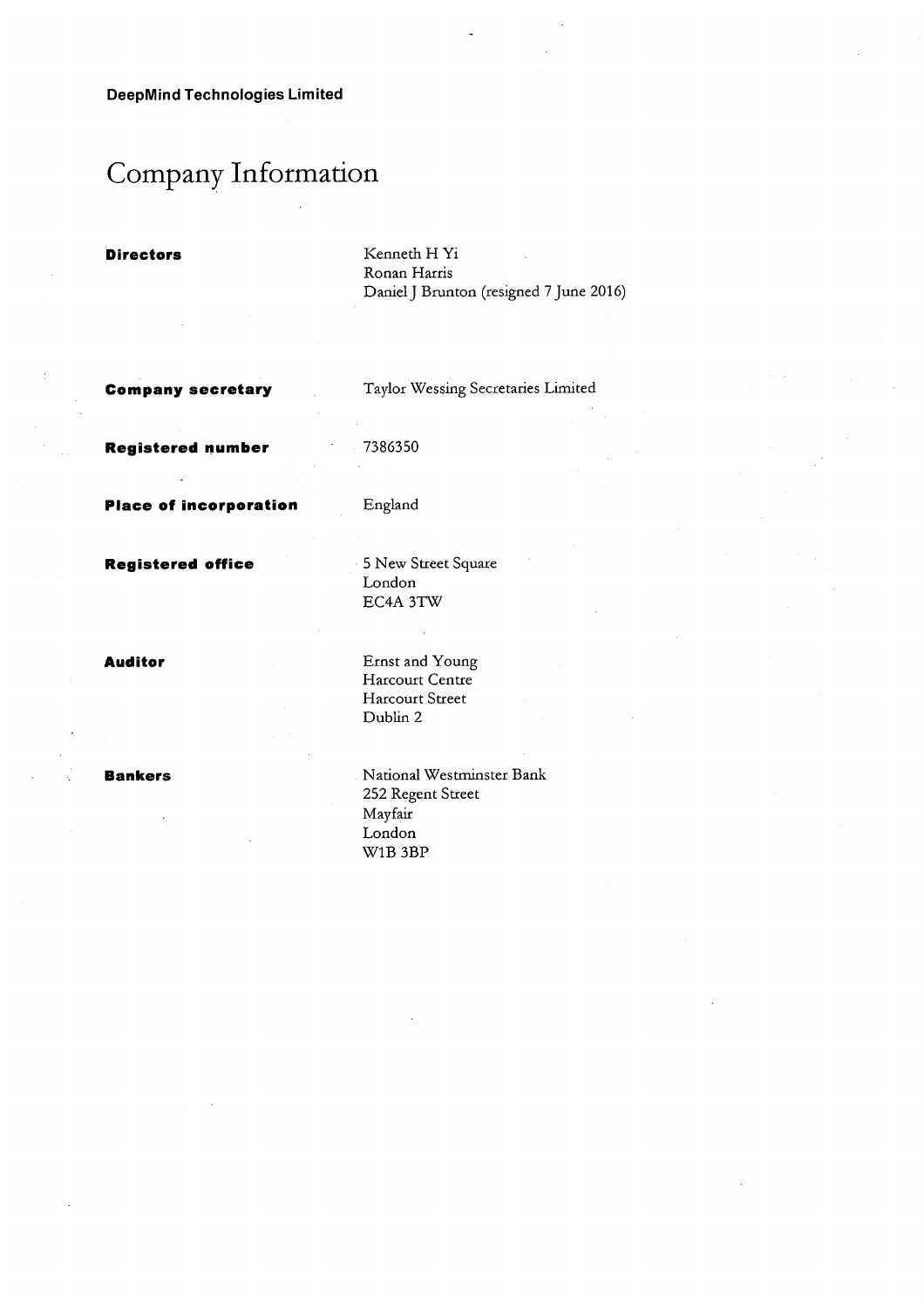# Contents

Director's report

Auditor's report

Profit and loss account

4

Balance sheet

5

Notes to the financial statements 6-11

Page

 $\overline{1}$ 

 $\overline{1}$ 

2-3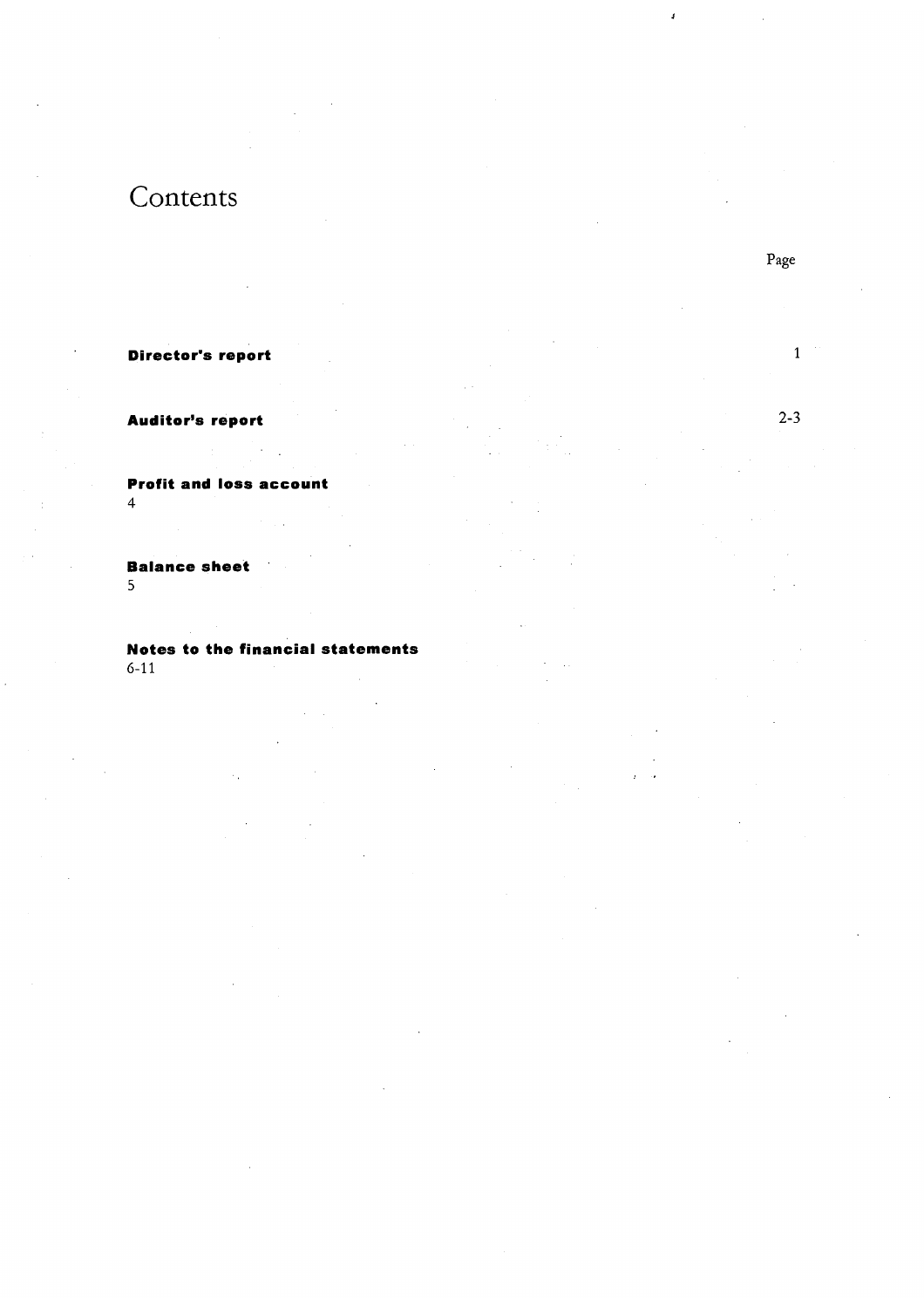## Directors' report Year ended 31 December 2015

Company No: 7386350

The directors present their report and the financial statements for the year ended 31 December 2015.

### Business Review

DeepMind Technologies Limited specialises in the application of cutting edge machine learning.

The Company is wholly owned by Google Ireland Holdings, which is incorporated in Ireland. Alphabet Inc. is the ultimate parent undertaking and is a Company incorporated in the United States of America.

### **Directors**

The directors who served during the year are listed under the Company Information section.

On <sup>16</sup> November 2015 Graham Lawresigned as director and was replaced by Ronan Harris on that date. On <sup>7</sup> June 2016, Daniel <sup>J</sup> Brunton resigned and was not replaced.

### Directors' responsibilities statement

The directors are responsible for preparing the Directors' report and the financial statements in accordance with applicable law and regulations.

Companylaw requires the directors to prepare financial statements for each financial year. Under that law the directors have elected to prepare the financial statements in accordance with United Kingdom Generally Accepted Accounting Practice (United Kingdom Accounting Standards and applicable law). Under Company law the directors must not approve the financial statements unless they are satisfied that they give <sup>a</sup> true andfair view of the state of affairs and profit or loss of the Company for that period. In preparing these financial statements, the directors are required to:

\* select suitable accounting policies and then apply them consistently;

.¢ make judgments and accounting estimates that are reasonable.and prudent;

\* prepare the financial statements on the going concern basis unless it is inappropriate to presume that the Company will continue in business.

The directors are responsible for keeping adequate accounting records that are sufficient to show and explain the Company's transactions and disclose with reasonable accuracy at any time the financial position of the Company and enable them to ensure that the financial statements comply with the Companies Act 2006. They are also responsible for safeguarding the assets of the Company and hence for taking reasonable steps for the prevention and detection of fraud and other irregularities.

In preparing this report, the directors have taken advantage of the small companies exemptions provided by section 414B of the Companies Act 2006.

This report was approved by the board on  $\sqrt{6}$  /  $\frac{6}{2}$   $\frac{100}{2}$  and signed on its behalf by:

reparing this report, the direction 414B of the Compan<br>
report was approved By the<br>
report was approved By the<br>
company<br>
an Harris<br>
cctor ain the Company's<br>e Company and espace to the Company and despared to the consule steps for the reparing this report<br>reparing this report<br>ection 414B of the report was approved the report was approved the report was approv

Ronan Harris Director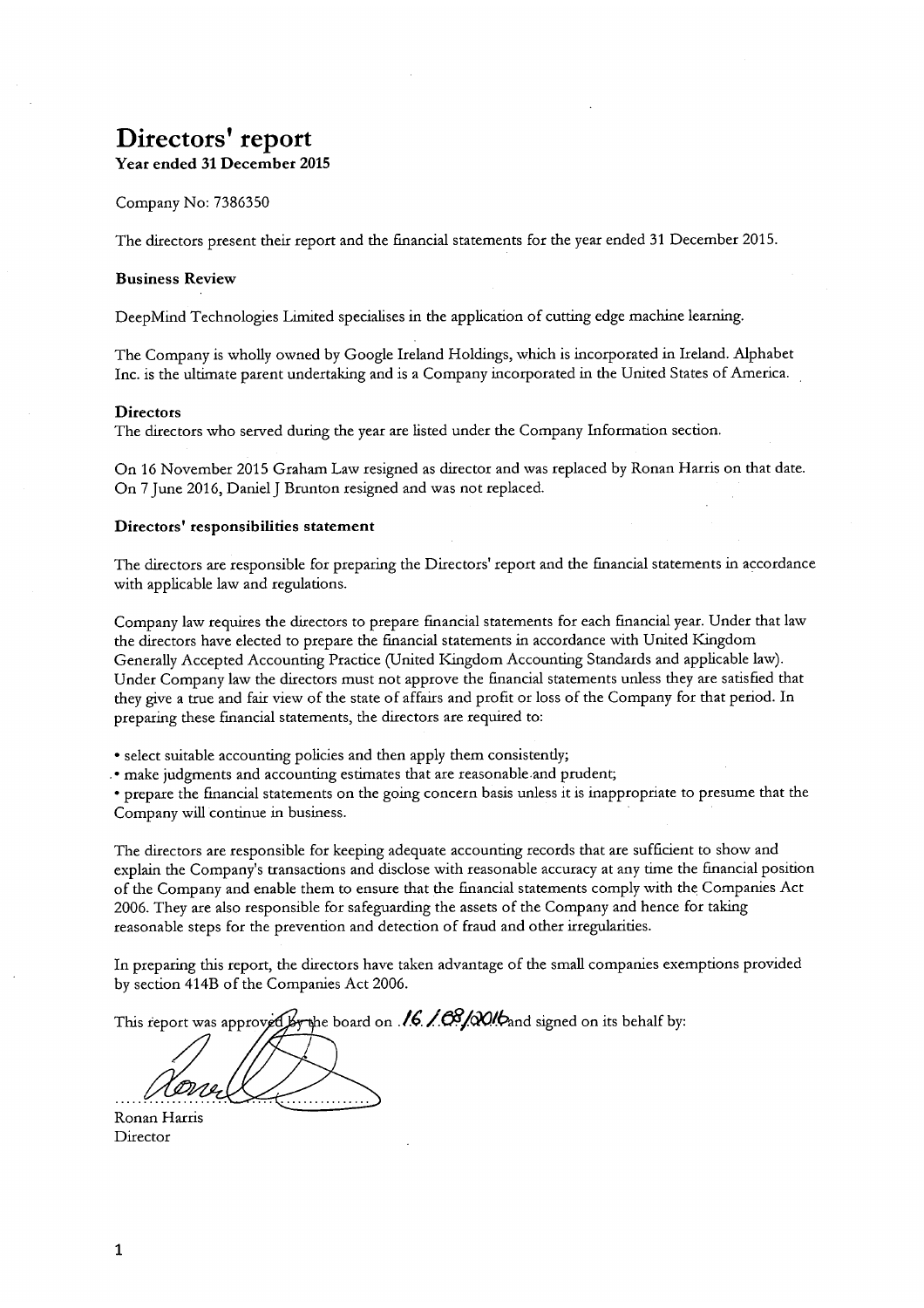

### INDEPENDENT AUDITOR'S REPORT TO THE MEMBERS OF DEEPMIND TECHNOLOGIES LIMITED

We have audited the financial statements of Deepmind Technologies Limited for the year ended 31 December 2015 which comprise the Profit and Loss Account, the Balance Sheet the Reconciliation of Movements in Shareholders' Funds and the related notes1 to 12. The financial reporting framework that has been applied in their preparation is applicable law and the Financial Reporting Standard for Smaller Entities (Effective April 2013) (United Kingdom Generally Accepted Accounting Practice applicable to Smaller Entities).

This report is made solely to the company's members, as a body, in accordance with Chapter3 of Part <sup>16</sup> of the Companies Act 2006. Our audit work has been undertaken so that we might state to the company's members those matters we are required to state to them in an auditor's report and for no other purpose. Tothe fullest extent permitted by law, we do not accept or assume responsibility to anyone other than the company and the company's members as a body, for our audit work, for this report, or for the opinions we have formed.

### Respective responsibilities of directors and auditor

As explained more fully in the Directors' Responsibilities Statement set out on page 1, the directors are responsible for the preparation of the financial statements and for being satisfied that they give a true and fair view. Our responsibility is to audit and express an opinion on the financial statements in accordancewith applicable law and International Standards on Auditing (UK and Ireland). Those standards require us to comply with the Auditing Practices Board's Ethical Standards for Auditors. ,

### Scope of the audit of the financial statements

An audit involves obtaining evidence about the amounts and disclosures in the financial statements sufficient to give reasonable assurance that the financial statements are free from material misstatement, whether caused by fraud or error. This includes an assessment of: whether the accounting policies are appropriate to the company's circumstances and have been consistently applied and adequately disclosed; the reasonableness of significant accounting estimates made by the directors; and the overall presentation of the financial statements. In addition, we read all the financial and non-financial information in the annual report to identify material inconsistencies with the audited financial statements and to identify any information that is apparently, materially incorrect based on or materially inconsistent with, the knowledge acquired by us in the course of performing the audit. If we become aware of any apparent material misstatements or inconsistencies we consider the implications for our report.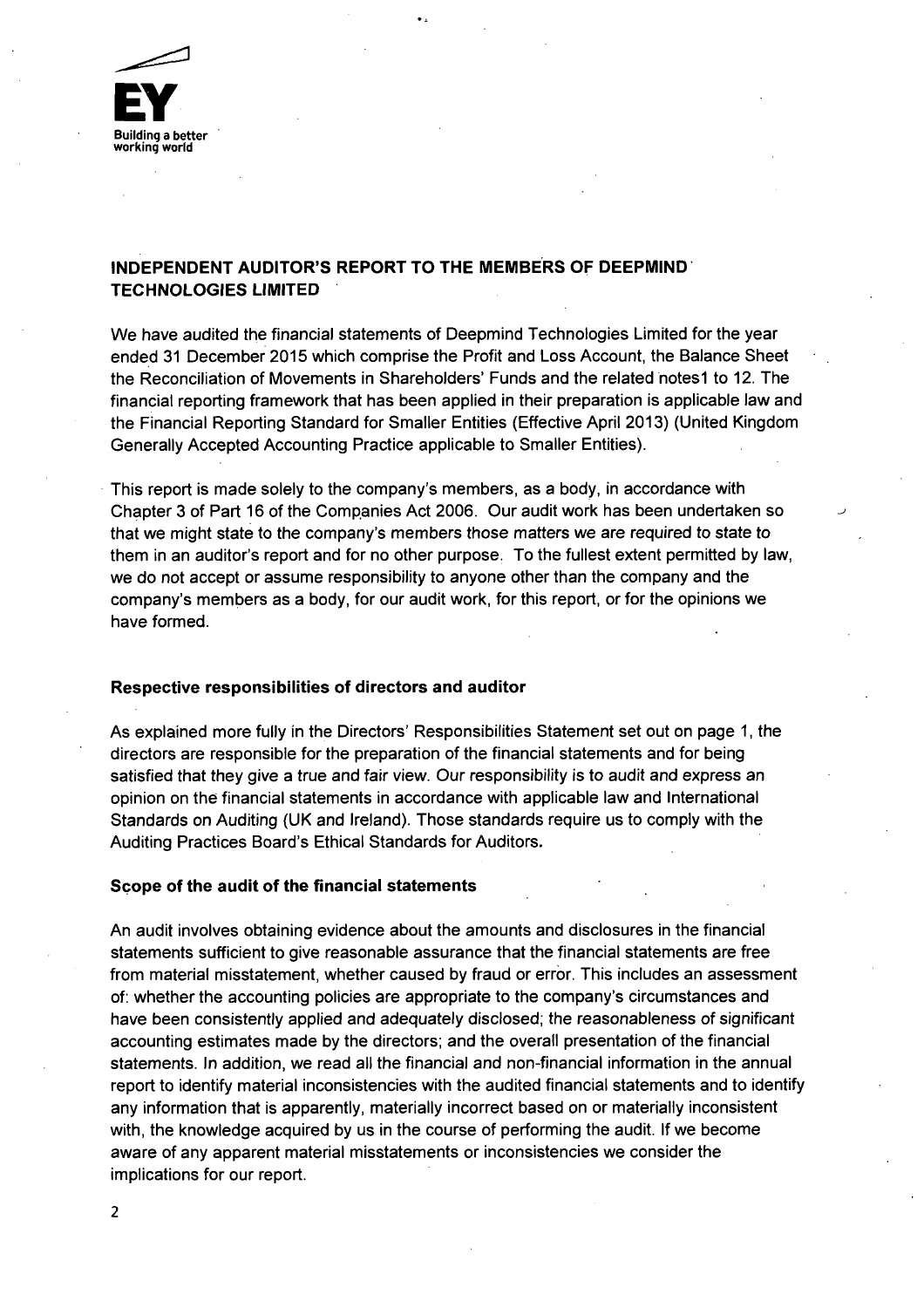

### Opinion on financial statements

In our opinion the financial statements:

- give a true andfair view of the state of the company's affairs as at 31 December 2015 and of its loss for the year then ended;
- have been properly prepared in accordance with United Kingdom Generally Accepted Accounting Practice applicable to Smaller Entities; and
- have been prepared in accordance with the requirements of the Companies Act  $\bullet$ 2006.

### Opinion on other matter prescribed by the Companies Act 2006

In our opinion the information given in the Directors' Report for the financial year for which the financial statements are prepared is consistent with the financial statements.

### Matters on which we are required to report by exception

We have nothing to report in respect of the following matters where the Companies Act 2006 requires us to report to you if, in our opinion:

- adequate accounting records have not been kept, or returns adequate for our audit  $\bullet$ have not been received from branches not visited by us; or
- the financial statements are not in agreementwith the accounting records and  $\bullet$ returns; or
- certain disclosures of directors' remuneration specified by law are not made; or
- we have not received all the information and explanations we require for our audit; or
- the directors were not entitled to prepare the financial statements in accordance with the small companies regime and take advantage of the small companies' exemption from the requirement to prepare a Strategic Report.

Eingt + lound

Keith M Jess (Senior statutory auditor) for and on behaif of Ernst & Young, Statutory Auditor Dublin

16 August 2016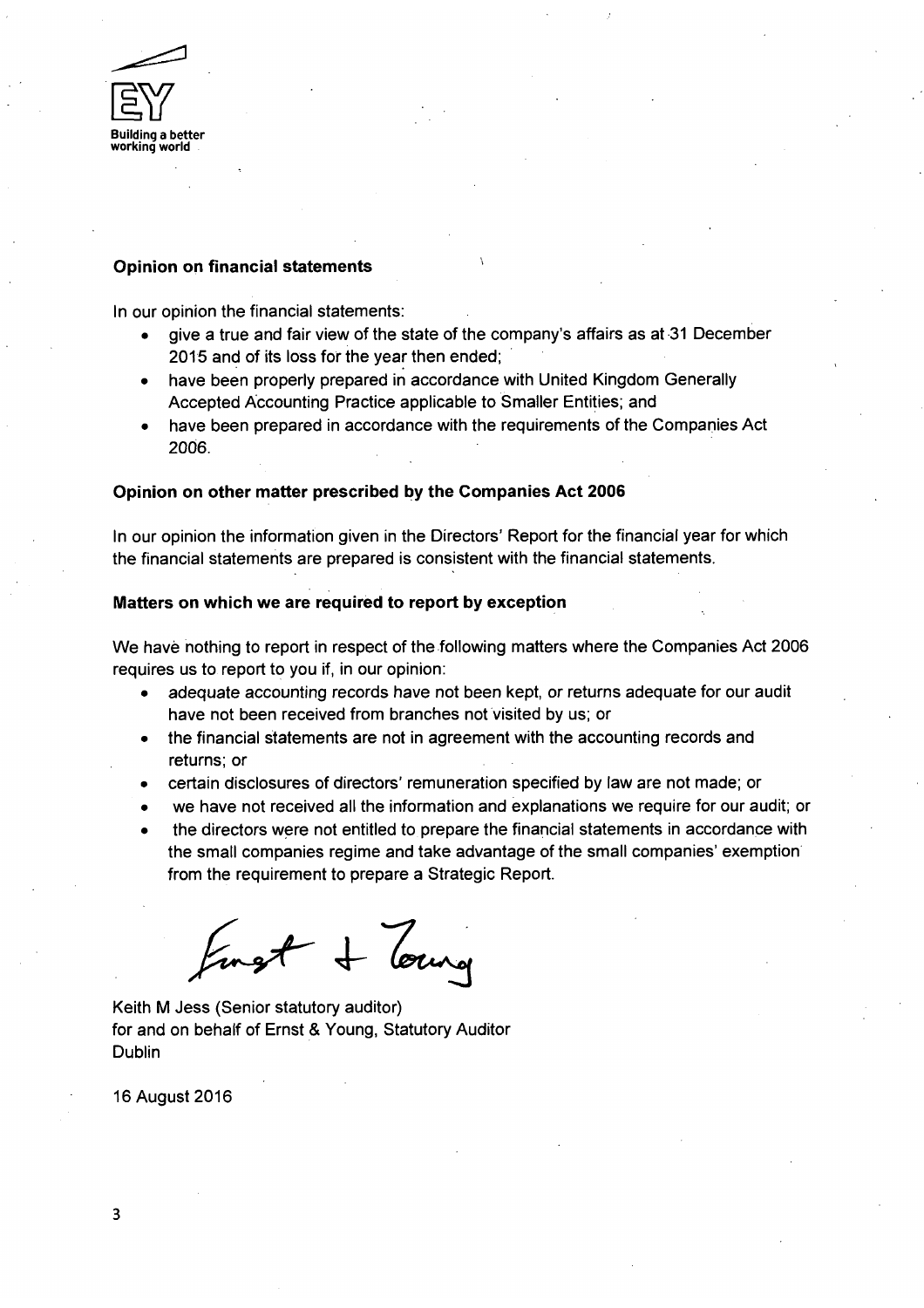DeepMind Technologies Limited.

# Profit and loss account

Year ended 31 December 2015

|                                                         |                |                | Year ended 31  |
|---------------------------------------------------------|----------------|----------------|----------------|
|                                                         |                | Year ended 31  | December       |
|                                                         |                | December 2015  | 2014           |
|                                                         |                | £              | £,             |
|                                                         |                |                |                |
|                                                         | <b>Note</b>    |                |                |
| Administrative expenses                                 |                | (54, 162, 443) | (38, 182, 149) |
| <b>Operating loss</b>                                   | $\overline{c}$ | (54, 162, 443) | (38, 182, 149) |
| Interest receivable and similar income                  |                |                | 22,105         |
| Interest Payable and similar charges to group companies |                | (212, 775)     |                |
| Loss on ordinary activities before taxation             |                | (54, 375, 218) | (38, 160, 044) |
| Tax on loss on ordinary activities                      | 5              |                |                |
|                                                         | 9              |                | (38, 160, 044) |
| Loss for the financial year                             |                | (54, 375, 218) |                |

There are no recognised gains or losses in either year other than the loss attributable to the shareholder of the Company and therefore no separate statement of other comprehensive income has been prepared.

Operating loss arose solely from continuing operations.

Notes <sup>1</sup> to 12 form part of these financial statements.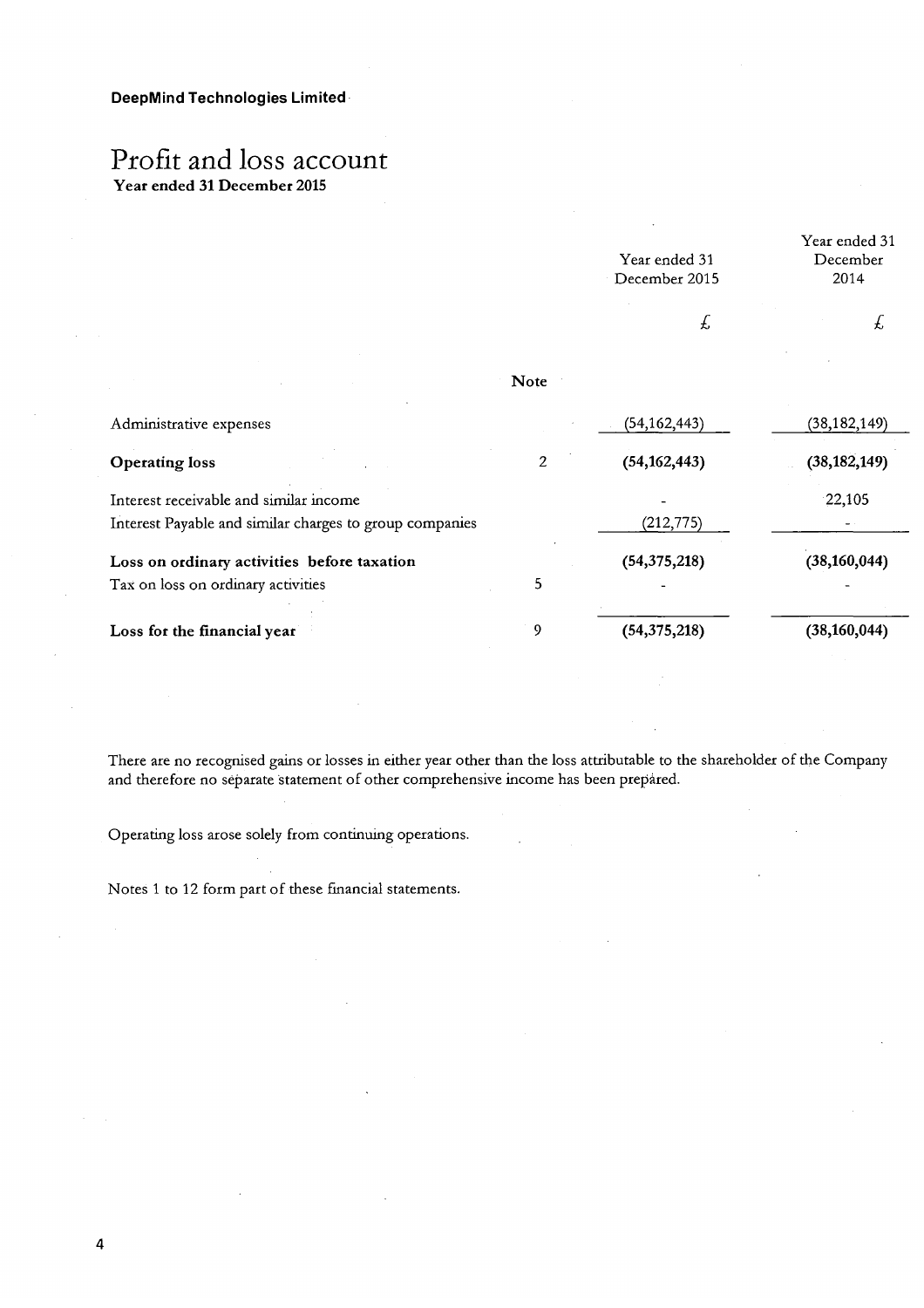# Balance sheet As at 31 December 2015

| As at 31 December 2013                                                                                                                                                                                                                     |  |
|--------------------------------------------------------------------------------------------------------------------------------------------------------------------------------------------------------------------------------------------|--|
|                                                                                                                                                                                                                                            |  |
| <b>Note</b> 2015 2014<br>$\downarrow$ 2014                                                                                                                                                                                                 |  |
|                                                                                                                                                                                                                                            |  |
|                                                                                                                                                                                                                                            |  |
|                                                                                                                                                                                                                                            |  |
|                                                                                                                                                                                                                                            |  |
|                                                                                                                                                                                                                                            |  |
|                                                                                                                                                                                                                                            |  |
| <b>Current assets</b><br>Debtors<br>Cash at bank and in hand<br>$\begin{array}{r} 6 \overline{)17,622,842} \\ -41,323,360 \end{array}$ $\begin{array}{r} 12,000 \\ 95,439,822 \\ \hline 95,451,822 \end{array}$                            |  |
|                                                                                                                                                                                                                                            |  |
|                                                                                                                                                                                                                                            |  |
|                                                                                                                                                                                                                                            |  |
|                                                                                                                                                                                                                                            |  |
|                                                                                                                                                                                                                                            |  |
|                                                                                                                                                                                                                                            |  |
|                                                                                                                                                                                                                                            |  |
|                                                                                                                                                                                                                                            |  |
| Creditors: amounts falling due<br>within one year and the series of the current liabilities (5,528,380)<br>Net taurent liabilities (5,528,380)<br>Net tabilities (5,528,380)<br>Compital and reserves<br>Capital and reserves<br>Called up |  |
|                                                                                                                                                                                                                                            |  |
|                                                                                                                                                                                                                                            |  |
|                                                                                                                                                                                                                                            |  |
|                                                                                                                                                                                                                                            |  |
|                                                                                                                                                                                                                                            |  |
|                                                                                                                                                                                                                                            |  |

The financial statements have been prepared in accordance with the provisions applicable to small companies within Part 15 of the Companies Act 2006, and in accordance with the Financial Reporting Standard for Smaller Entities (effective January 2015).

The financial statements were approved and authorized for issue by the board on  $16/68/7006$ . and were signed on its behalf by

Ronan Harris

Director

Notes <sup>1</sup> to 12 form part of these financial statements.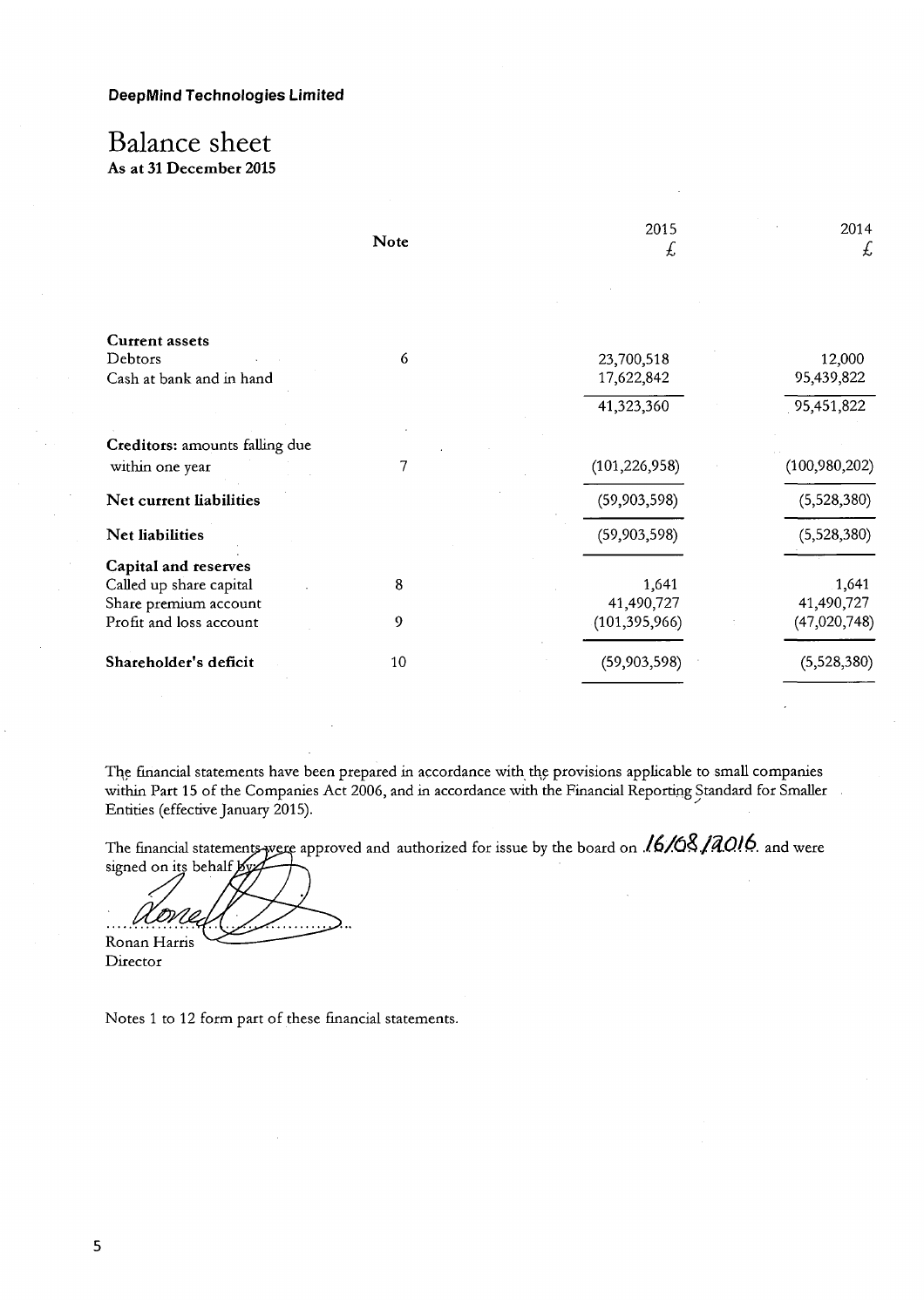Year ended 31 December 2015

### 1. Accounting policies

### 1.1 Basis of preparation of financial statements

The financial statements have been prepared under the historical cost convention and in accordance with the Financial Reporting Standard for Smaller Entities (effective January 2015).

### 1.2 Going concern

The financial statements have been prepared on a going concern basis, which assumes that the \_Companywill continue trading for the foreseeable future.

During the year the Company incurred a loss of £54,375,218. At 31 December 2015 the Company had cash balances of  $f_1$ 17,622,842. As the Company is not yet revenue generating, Google Inc – the Intermediate parent undertaking, has confirmed that it will continue to support the entity financially for at least twelve months following the balance sheet date.

### 1.3 Cash flow

The financial statements do not include a Cash flow statement because the Company, as a small reporting entity, is exempt from the requirement to prepare such a statement under the Financial Reporting Standard for Smaller Entities (effective April 2008).

### 1.4 Deferred taxation

Full provision is made for deferred tax assets and liabilities arising from all timing differences between the recognition of gains and losses in the financial statements and recognition in the tax computation.

A net deferred tax asset is recognized only if it can be regarded as more likely than not that there will be suitable taxable profits from which the future reversal of the underlying timing differences can be deducted.

Deferred tax assets and liabilities are calculated at the tax rates expected to be effective at the time the timing differences are expected to reverse.

Deferred tax assets and liabilities are not discounted.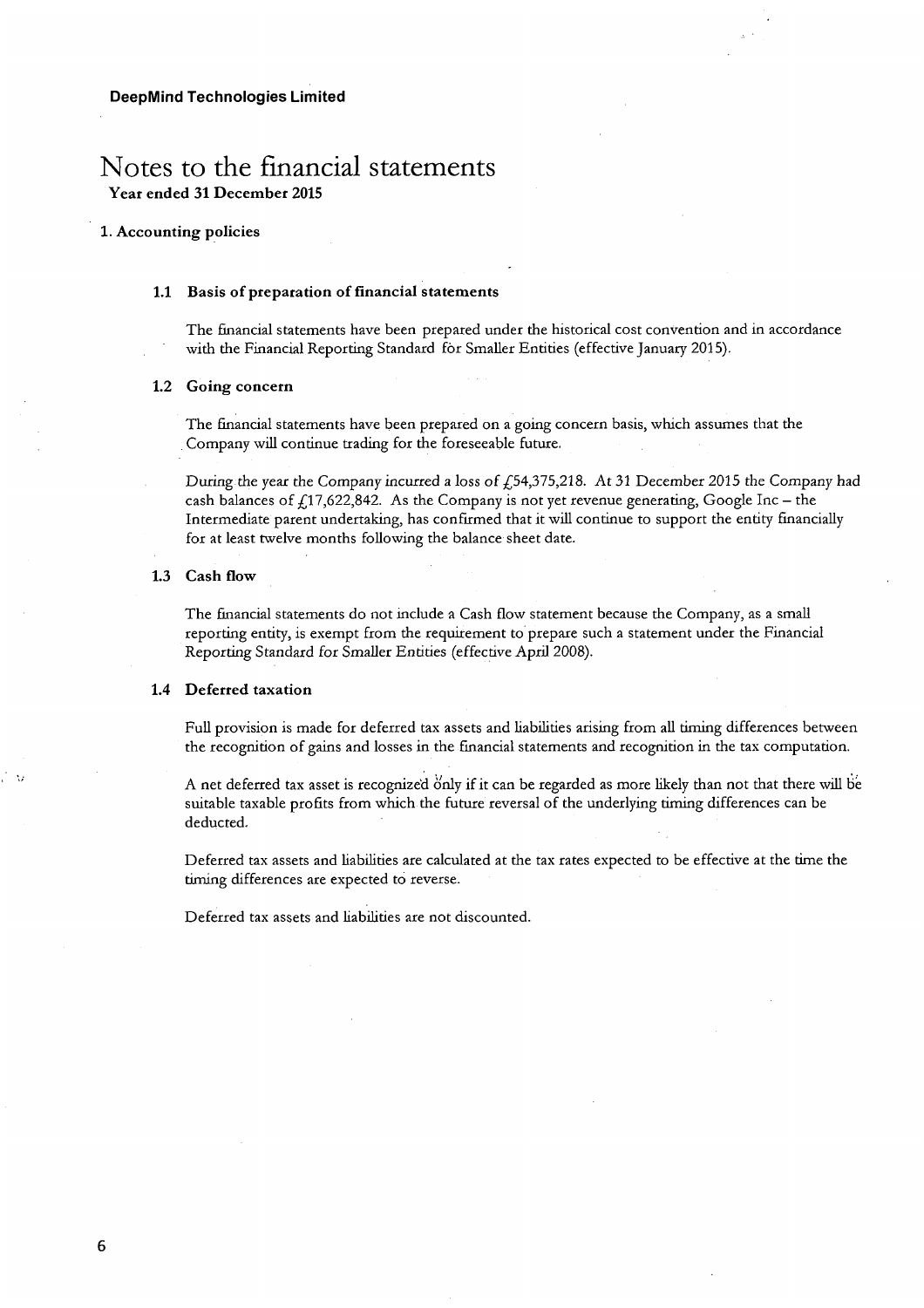### Notes to the financial statements Year ended 31 December 2015

### 2. Operating loss

The operating loss is stated after charging:

|                                                                 | Year ended 31<br>December<br>2015 | Year ended 31<br>December<br>2014 |
|-----------------------------------------------------------------|-----------------------------------|-----------------------------------|
|                                                                 | Ł                                 |                                   |
| Auditor's remuneration                                          | 9,691                             | 13,100                            |
| Depreciation of tangible fixed assets:<br>-owned by the Company |                                   | 448,461                           |
|                                                                 |                                   |                                   |

### 3. Directors' remuneration

| Year ended 31 | Year ended 31 |  |
|---------------|---------------|--|
| December      | December      |  |
| 2015          | 2014          |  |
|               |               |  |

Aggregate remuneration

√.<br>√

272,880

The directors received emoluments of  $f$  and during the year (2014:  $f$ 272,880). Three directors held share options in the ultimate parent undertaking, Alphabet Inc (2014: No directors held share options in the ultimate parent undertaking, Google Inc).

Three directors exercised options during the year (2014: None).

### 4. Employee Information

Payroll costs and related charges of  $f$ 44,284,695 (2014:  $f$ 26,048,932) have been incurred during the year.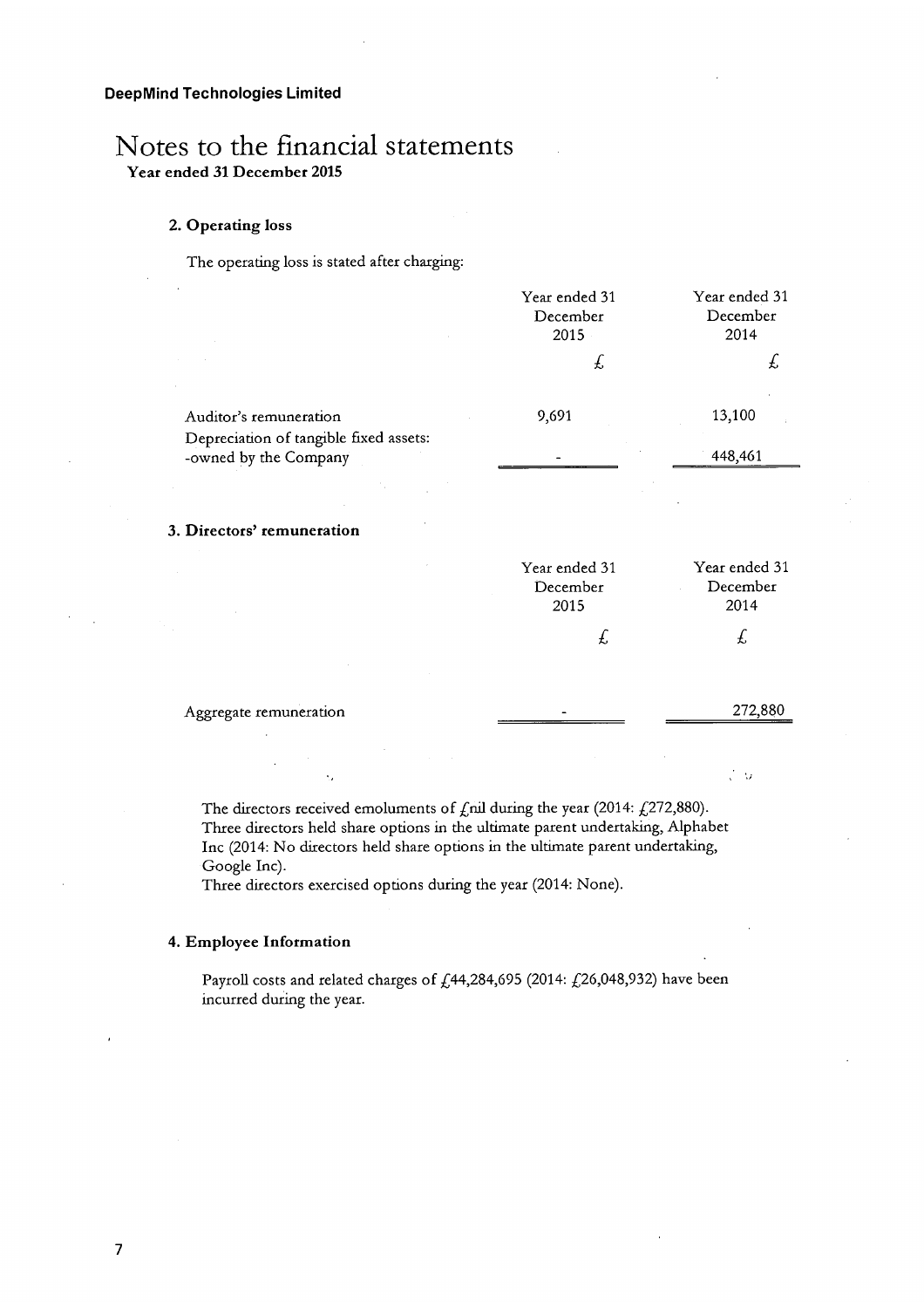Year ended 31 December 2015

### 5. Taxation

The Company has tax losses to carry forward estimated at £155 million (2014: £101 million). The tax on loss on ordinary activities for the year is  $\zeta$ nil (2014:  $\zeta$ nil).

### 6. Debtors

|                                             | 2015        | 2014        |
|---------------------------------------------|-------------|-------------|
|                                             | £           | £           |
|                                             |             |             |
|                                             |             |             |
| Other debtors                               |             | 12,000      |
| Other taxation and social security          | 3,300,742   |             |
| Amounts owed by Group undertakings          | 20,399,776  |             |
|                                             |             |             |
|                                             | 23,700,518  | 12,000      |
|                                             |             |             |
|                                             |             |             |
|                                             |             |             |
| 7. Creditors                                |             |             |
| Amounts falling due within one year         |             |             |
|                                             |             |             |
|                                             | 2015        | 2014        |
|                                             | £           | £           |
| Trade creditors                             |             | 10,667      |
| Other taxation and social security          |             | 150,252     |
| Other creditors                             | 18,711      | 73,941      |
| Amounts owed to Group undertakings          | 19,995,471  | 100,745,342 |
| Loan from Intercompany and Interest accrued | 81,212,775  |             |
|                                             |             |             |
|                                             | 101,226,957 | 100,980,202 |
|                                             |             |             |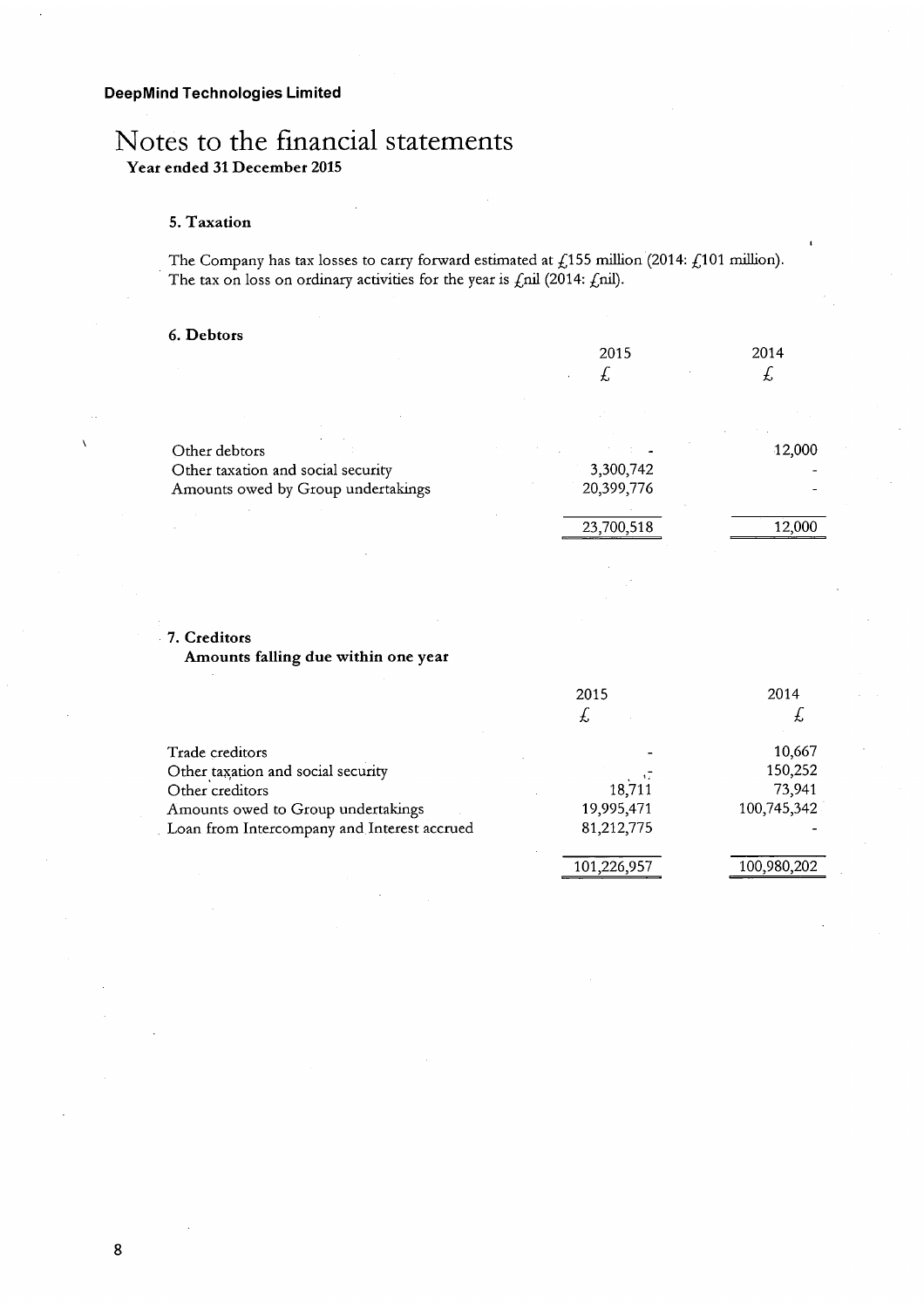Year ended 31 December 2015

| 8. Share capital: Allotted, called up and fully paid | 2015<br>圡 | 2014<br>t, |
|------------------------------------------------------|-----------|------------|
| 16,406,358 Ordinary shares of £0.0001 each           | 1,641     | 1,641      |
| Total                                                | 1,641     | 1,641      |

During the current year, no share options were granted, cancelled or lapsed. During the previous year 259,395 share options over Ordinary shares of nominal value  $f(0.0001)$  each were granted at a grant price of  $f(0.0001)$  per share. During the previous year, 66,258 options over Ordinary shares were lapsed and 1,030,559 were cancelled.

Total share options over Ordinary shares at the year end 2015 were nil. On <sup>21</sup> January 2014, 900,096 share options over Ordinary shares with a value of  $f(0.0001$  per share were exercised giving an aggregate nominal value of  $f_{1,0}$  160,058 of these shares were exercised at a price of  $f(0.5714)$  per share resulting in share premium of  $f(91,441)$ . 740,038 of these shares were exercised at par.

Between 28 March 2013 and 14 June 2013 2,509,233 Series C preferred shares of  $f(0.0001)$  each were issued for  $f(0.900)$  per share giving an aggregate nominal value of  $f(251)$ and proceeds received by the Company of  $f$ 24.8m.

### Rights of shares

During 2014 all preference shares were converted to Ordinary shares.

Each Ordinary share carries one vote, ranks equally with the other Ordinary shares in all respects, including as to participation in any distribution, in respect of dividends and in respect of capital (including on a winding up) and is not redeemable.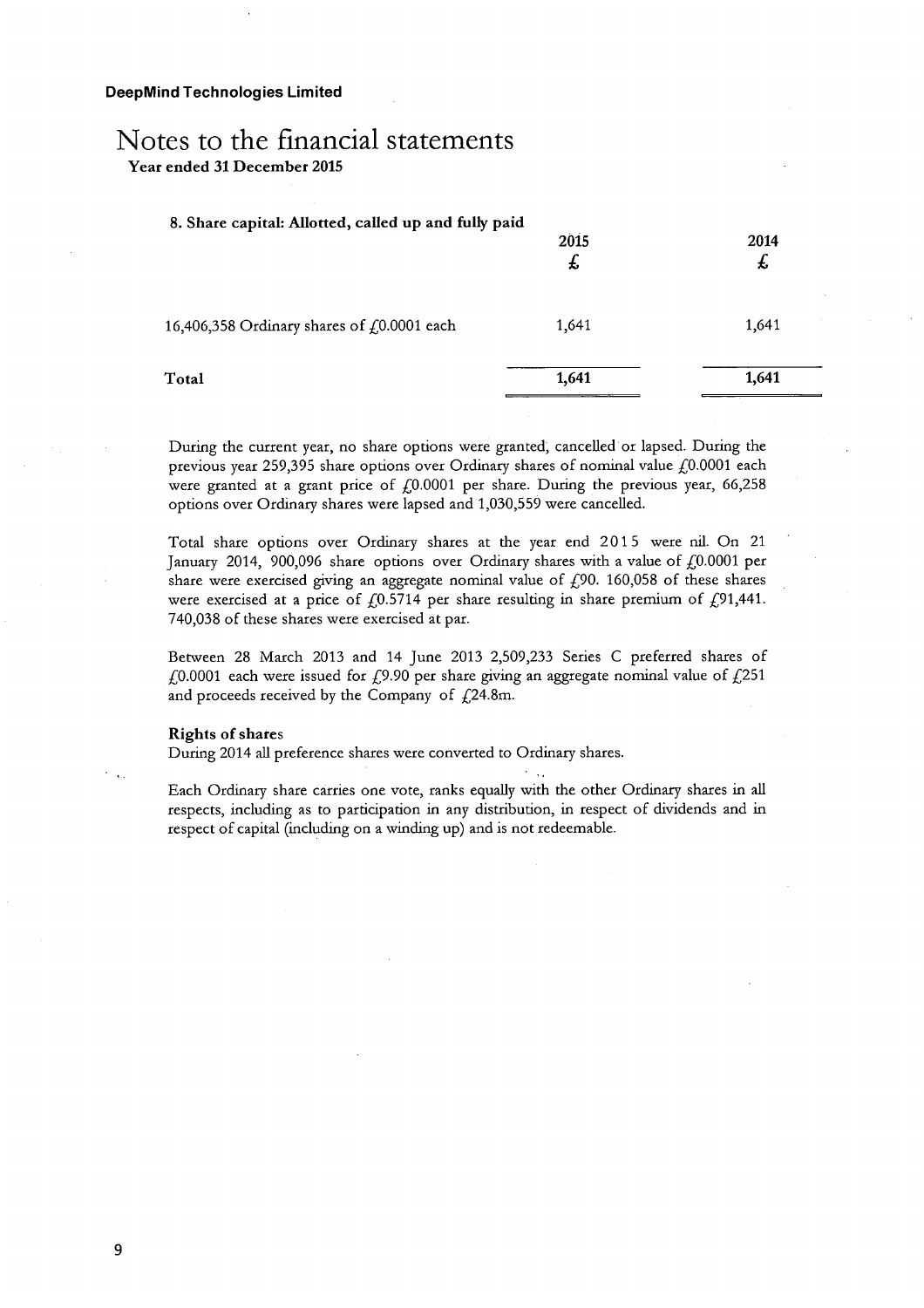<u>a sa salah sahiji désa di kacamatan Sababaratan Sababaratan Sababaratan Sababaratan Sababaratan Sababaratan Sa</u>

Year ended 31 December 2015

9, Reserves

| Share premium<br>account<br>£ | Profit and loss<br>account<br>£                                                  |
|-------------------------------|----------------------------------------------------------------------------------|
| 41,490,727                    | (47,020,748)<br>(54, 375, 218)                                                   |
| 41,490,727                    | (101, 395, 966)                                                                  |
|                               |                                                                                  |
|                               |                                                                                  |
| 2015<br>£,                    | 2014<br>£,                                                                       |
|                               |                                                                                  |
| (5,528,380)<br>(54, 375, 218) | 32,540,133<br>(38, 160, 044)<br>90                                               |
|                               | 91,441                                                                           |
|                               | (5,528,380)                                                                      |
|                               | 10. Reconciliation of movement in shareholder's (deficit)/fund<br>(59, 903, 598) |

### 11. Post balance sheet events

There were no significant events after December 31, 2015.